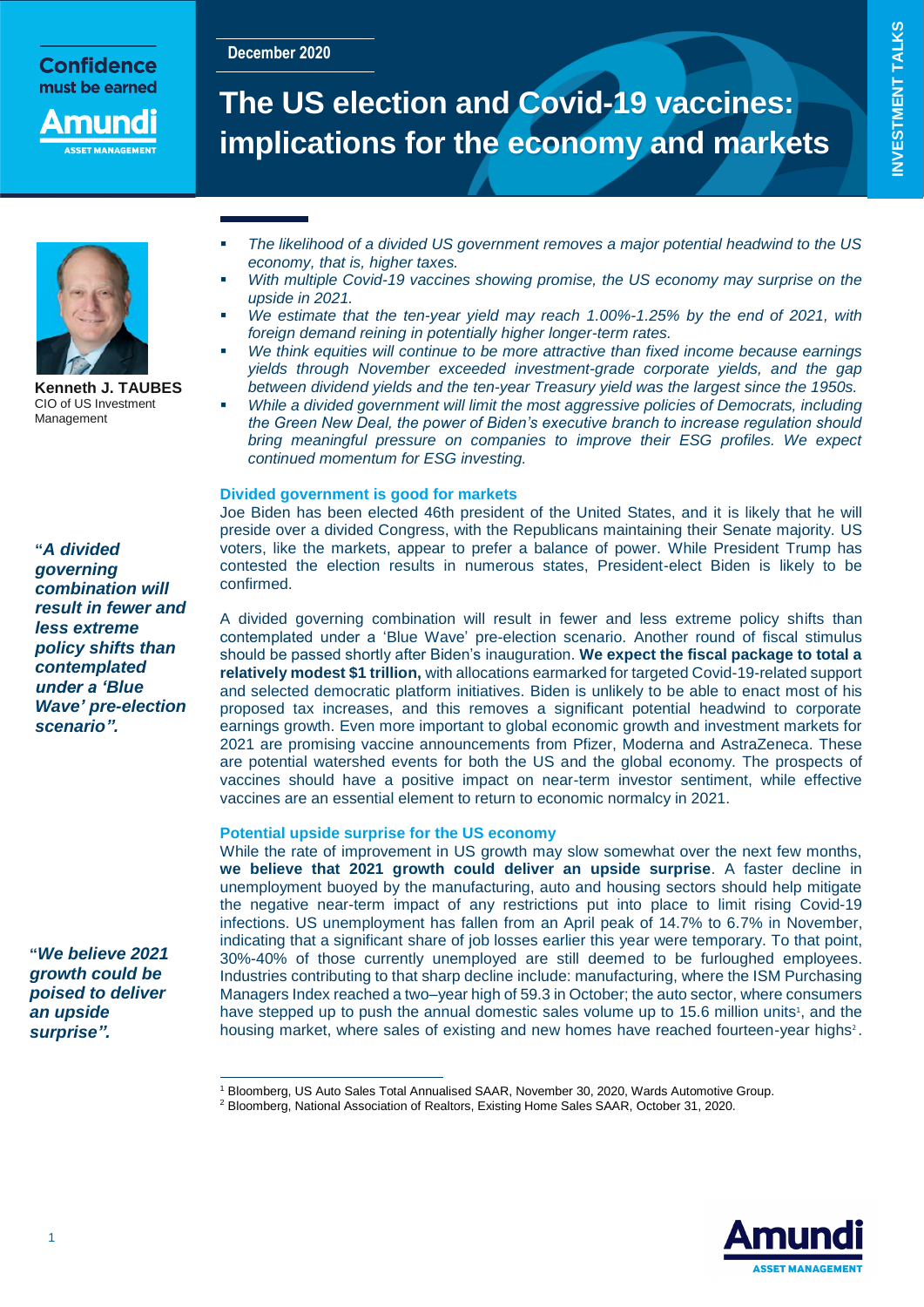**"***An effective vaccine broadly available by March should drive the economic reopening and recovery significantly beyond what has already been priced into markets."*

**"***Having designated climate change as a top priority, we would not be surprised to see new regulations to limit oil drilling and methane emission".*

**"***We estimate that the ten-year yield may reach 1.00%- 1.25% by end-2021".*

On that last point, it is notable that the housing sector accounts for approximately 15% of US GDP, while the hardest-hit sectors, including entertainment, recreation, accommodation, and food services, were roughly 4% percent of the pre-Covid-19 GDP. Promising vaccine announcements from Pfizer, Moderna and AstraZeneca represent a potential seminal moment for the US economy. These vaccines should have a positive impact on near-term sentiment and, more importantly, usher in a return to economic normalcy over the course of 2021. Assuming the broad availability of a vaccine by March, reasonable durability, and high takeup, which is highly correlated to efficacy -- which Pfizer estimates at 95%, Moderna at 94.5%, and AstraZeneca at up to 90% -- a successful vaccine should drive the economic reopening and recovery significantly beyond what has already been priced into markets. Pent-up consumer demand may contribute to outsized growth in beaten-down services sectors such as travel, entertainment, lodging and food services. **Consumers have significant capacity to spend, considering that they spent only 29% of the Cares Act stimulus, repaid debt with 35%, and saved the remaining 36%.** The latter has been an important contributor to the still high 14.3% US personal savings rate. We would expect continued positive momentum across the manufacturing, auto and housing sectors.

If the United States ends up with a divided government, US economic growth could benefit from the passage of additional fiscal stimulus, which we think could be approximately \$1 trillion early into the Biden administration. While significantly lower than what was contemplated under a 'Blue Wave' election outcome, we expect that this package may combine Covid-19-related stimulus with some elements of Biden's platform, including infrastructure spending.

## **Limited implementation of Biden's platform**

Under a 'Blue-wave' scenario, Biden's platform contemplated up to \$8 trillion in spending over ten years, funded by \$4 trillion of tax increases. The reality of divided government means that, at most, Biden may be able to gain agreement on some infrastructure spending focused on surface transportation, well below \$1 trillion. **The Republicans are not likely to agree with Biden on most of his proposed tax increases, particularly on the corporate tax rise from 21% to 28%.**

**Where Biden will be able to have an impact is in increased regulations implemented through use of his executive order power**. Having designated climate change as one of his top priorities, we would not be surprised to see new regulations to limit oil drilling and methane emissions. The Biden administration can also be expected to rejoin the Paris Climate Agreement, mandate new fuel efficiency standards, expand the subsidy for electric vehicles, and provide a renewable energy credit. Biden may also increase regulation of financial institutions and enforcement. The cost of such increased regulation may be close to that reported under the Obama administration, of approximately \$100 billion per year, or 0.5% of US GDP.

Finally, we expect the Federal Reserve to remain committed to easy monetary policy, particularly in light of the limited additional fiscal stimulus over the next few months. **We believe that the Fed will extend all of their asset purchase programmes beyond the current December end date.** Over the next few years, interest rates should maintain 'lower for longer', driven by the new average inflation targeting (AIT) policy. This will support economic activity, particularly interest-rate sensitive auto and housing markets.

The Treasury yield curve may steepen, primarily reflecting higher real yields, as the growth outlook improves. We estimate the ten-year yield may reach 1.00%-1.25% by end-2021. While market participants speculate that the Fed may invoke yield curve control should the ten-year yield breach 1.25%, **we believe non-US investors, particularly Asian investors, will help rein in longer-term rates,** given the demand for high-quality yield, and the fact that 30% of global government bonds trade at negative yields.

Collapsed yield differentials driven by the Fed's rate cuts and commitment to low rates, combined with the increasing US twin deficits, may cause a weakening of the US dollar in the medium and longer term. Rising deficits are a certainty given Biden's commitment to increased

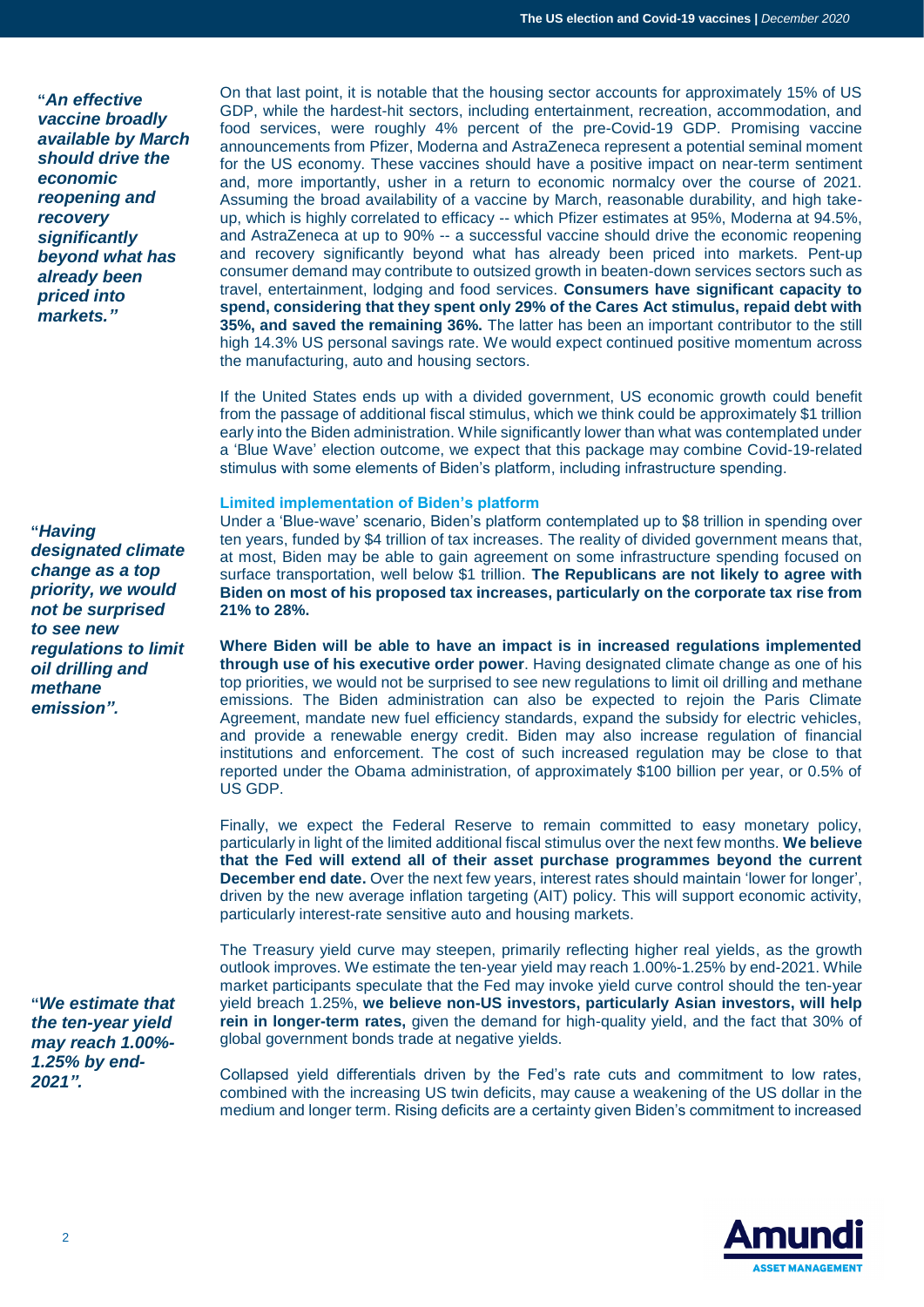**"***We expect inflation to rise only modestly in 2021".*

spending and, with a divided Congress, no significant reversal of Trump's tax cuts. **The dollar remains overvalued based on our proprietary fair value models.**

# **Inflation should remain contained**

We think inflation is likely to rise temporarily above 2% in the second quarter of 2021 due to base effects stemming from the sharp price declines during the Covid-19 lockdowns of March and April of 2020. However, inflation should rise only modestly in 2021 as a whole. Key components of the consumer price index, including shelter and healthcare costs, may moderate, continuing their near-term trends. Lower shelter costs reflect declining rents, as workers have been leaving high-cost cities during the Covid-19 crisis either to move back in with family members due a job loss, or to live in suburbs or rural areas and work remotely. Spiking healthcare costs, which benefited from government subsidies related to Covid-19 care, should fall back as the crisis abates in the wake of a vaccine. More broadly, inflation should be benign, as unemployment remains elevated and capacity utilisation stood at 72.8 as of October 2020. As measured by the ECI (Employment Cost Index), which we think is a better measure as it excludes any Covid-19-related distortions, wage inflation has been relatively contained and stood at 2.4% YoY in the third quarter, down from 2.8% in the first quarter of the year.

#### **US Employment Cost Index**



Source: Amundi, Bloomberg. Data as of 30 September 2020, latest available.

In the medium and longer term, inflation may rise, fueled by improving global growth, a depreciating dollar, and a dovish Fed, driven by its AIT policy.

# **MARKET OUTLOOK**

#### **Fixed income markets**

While longer-maturity government bonds may sustain losses as the yield curve steepens, **we believe corporate credit markets should continue to enjoy narrowing spreads and positive returns in 2021**. Credit markets should benefit from significant tailwinds, including recovering global and domestic economic growth, accommodative monetary policy, and continued global demand for yield. Although the Fed's US corporate bond purchase activity has been relatively limited (at around \$13.6 billion in actual corporate bond and ETF purchases to date<sup>3</sup> versus \$750 billion in combined facility capacity), the Fed's 'presence' has had a significant positive impact on investor confidence and spreads. Although both facilities are currently set to expire on 31 December 2020, we expect the US Treasury and Fed would

 $\overline{a}$ <sup>3</sup> Bloomberg, Federal Reserve as of 11 November 2020.



**"***We believe that corporate credit markets should continue to enjoy narrowing spreads and positive returns in 2021."*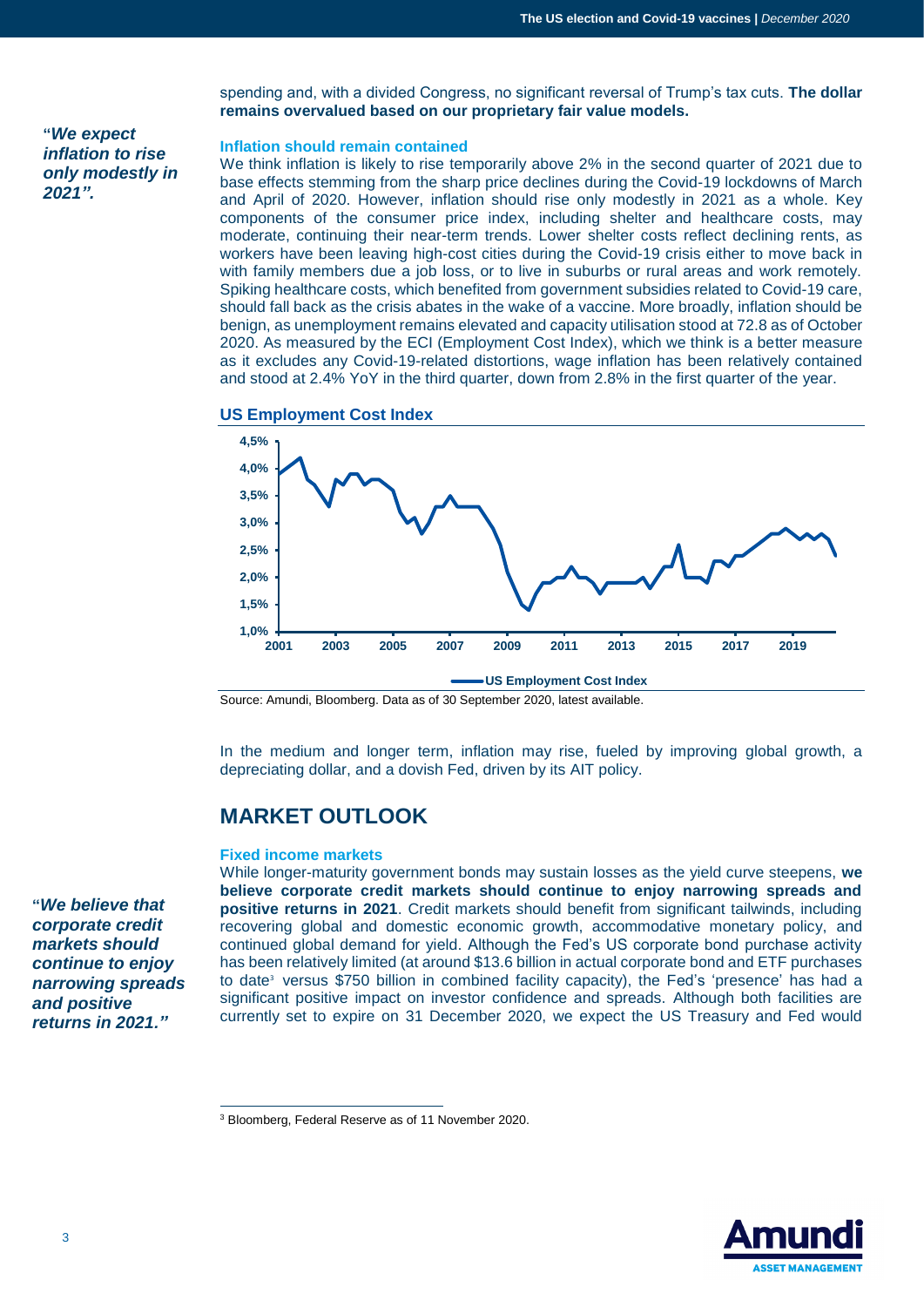**"***We find both US investment-grade and high-yield markets modestly attractive, while emerging-market sovereign debt and currencies offer more attractive relative value."*

quickly reopen down the road if necessary to help stabilise credit markets and economic growth.

Corporate earnings may benefit from higher growth and a stable tax outlook. Already in the third quarter, corporate earnings saw their largest upside surprise in a decade. Of the 92% of S&P 500 companies having reported third-quarter earnings, a record 84% of them beat EPS estimates<sup>4</sup>. We find both US investment-grade and high-yield markets modestly **attractive, while emerging-market sovereign debt and currencies offer more attractive relative value**. Within emerging markets, Asian securities and currencies may outperform, as China leads the world out of recession.

US investment-grade spreads have retraced to 101 bp as of 30 November 2020, well within the long-term average of 150 basis points, but still above near-term lows seen at the end of 2019. High-yield market spreads of 397 bp were approximately 100 bp inside of long-term averages, and 75 bp higher than the early-2020 level. In addition, we anticipate that defaults will decline through 2021. However, total yields in the high-yield market stood at record lows of approximately 5%.

**Dollar IG and HY spreads**



Source: Amundi, Bloomberg, Data as of 30 November 2020. Analysis on monthly data relative to Bloomberg Barclays indexes. Histograms show monthly count in each spread range.

**"***We believe US housing-related securitised markets are particularly attractive."*

**We believe US housing-related securitised markets are particularly attractive in light of the best housing market in 14 years**. Home prices have risen over 6% YoY, fueled by strong demand, tight inventories, and record low rates. Demand has been driven by millennials who have reached peak household formation age, combined with the trend within the labour force to work remotely (accelerated by the Covid-19 crisis), leaving high-cost cities and states. Residential mortgage securities have also enjoyed a halving of forbearance rates since their May peak, as the unemployment rate has declined and consumers have regained their financial footing.

 $\overline{a}$ <sup>4</sup> Bloomberg, 12 November 2020.

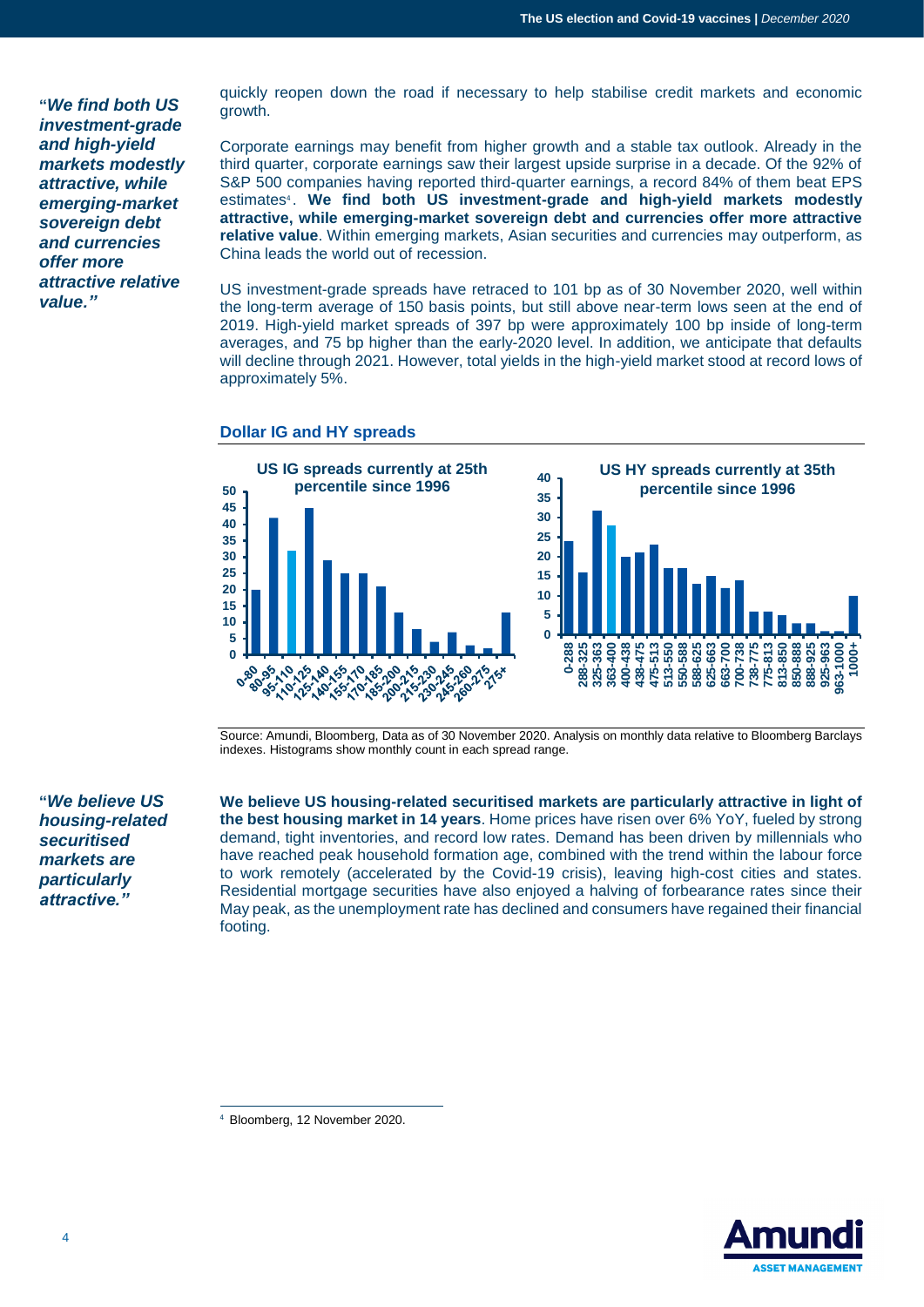

Source: Amundi, Bloomberg. Home Sales data as of 31 October 2020, inventory data as of 30 November 2020.

#### **Equity markets**

**"***We believe that equities will continue to be more attractive than fixed income."*

## We believe equities may continue to be more attractive than fixed income because earnings yields exceeded investment-grade corporate yields as of 30 November 30 and the gap between dividend yields and the ten-year Treasury yield was the largest since the 1950s. **We also believe that the 2021 economic recovery should drive a rotation from the mega-cap growth stocks towards more cyclical growth and cyclical value stocks.**





Source: Amundi, Bloomberg, Barclays, Data as of 30 November 2020. SD:standard deviation.

Over the long term, we believe US equities could potentially outperform non-US developed markets for one simple reason: **US equities have been more profitable**. In 2019, US equities, as measured by the Russell 1000, delivered a return on assets of 2.9%, compared to 1.3% for the MSCI EAFE Index. This higher profitability means that US companies have more capital to reinvest back into the business to grow, and/or return to shareholders in the form of dividends and share repurchases. However, **in the near term, non-US stocks may benefit from the tailwinds of improving growth, led by China and the United States, by the diminishing intensity of the pandemic, and by a rotation from growth to cyclical stocks.** 

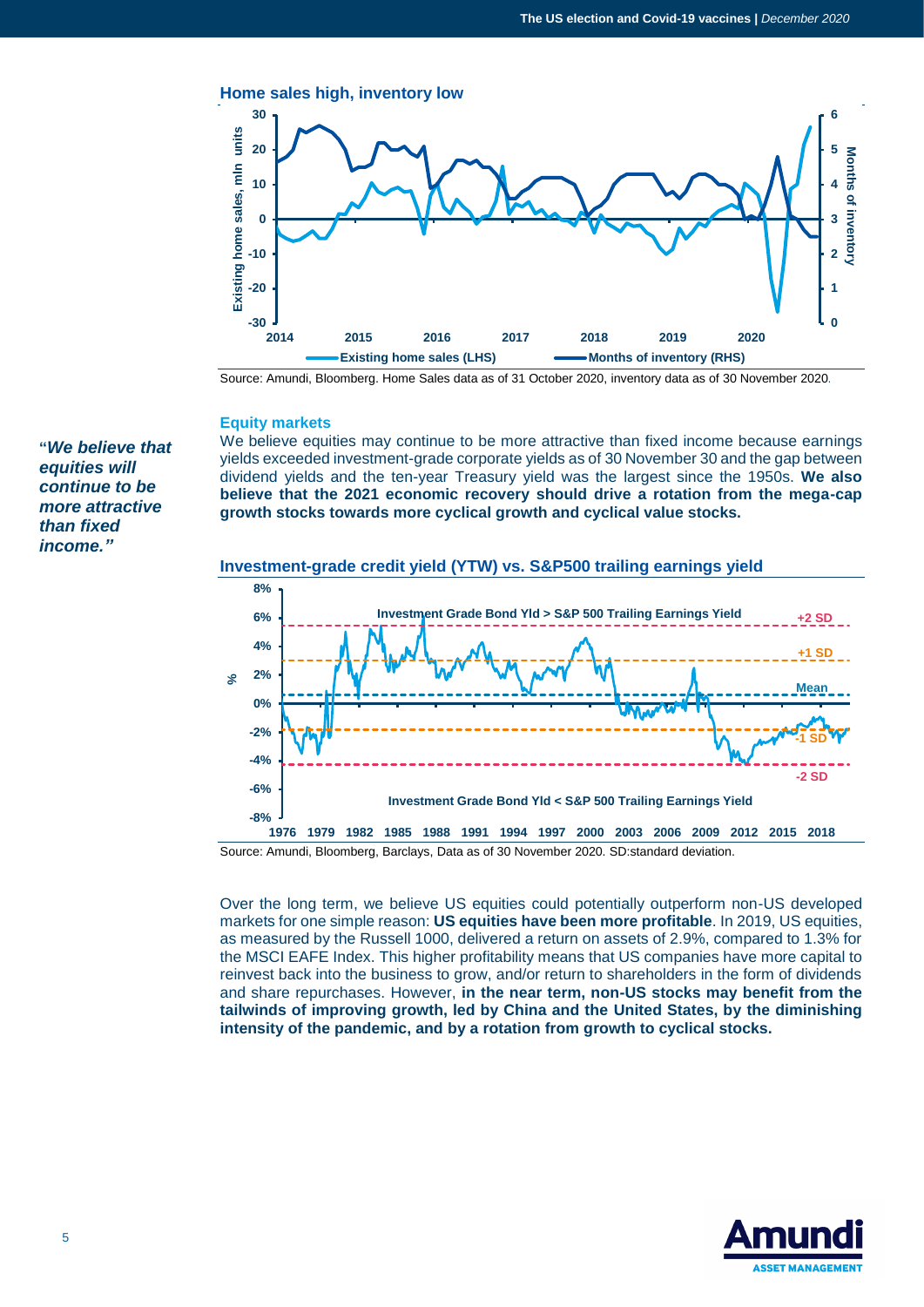**"***We believe value stocks could outperform growth stocks in 2021 as beneficiaries of the economic recovery, higher infrastructure spending, and lower interest rate sensitivity."*

#### **Cyclical and value stocks may outperform growth stocks in 2021**

We believe that value stocks could outperform growth stocks in 2021 as beneficiaries of the economic recovery, higher infrastructure spending, and lower interest rate sensitivity. Value stocks traded at a price-earnings discount of 12 percentage points relative to growth stocks (22X vs. 34X) in the Russell 1000 Value and Growth Indices, respectively, as of 30 November 2020, based on Bloomberg data. This represents the largest valuation disparity since 2000.

As the economic recovery takes hold, we expect the S&P 500 index to see broader market participation from cyclical stocks, which are more highly represented in value indices. In addition, we expect that infrastructure spending under a Biden administration could disproportionately benefit cyclical stocks. Finally, **growth stocks are more rate sensitive because they have a higher dependency on long-term future earnings than value stocks, which may be hurt more from the steepening yield curve and rising discount rates**. Conversely, financials -- heavily represented in the value universe – could benefit from a steeper yield curve.



#### **Growth vs. value valuation**

Source: Amundi, Bloomberg. Data as of 30 November 2020. The Russell 1000 Value index measures the performance of large cap US value stocks. The Russell 1000 Growth index measures the performance of large cap US growth stocks.

We believe investors should consider shifting exposure within US equities away from hypergrowth stocks, which we believe are valued excessively, into reasonably priced stable growth (i.e., medical device stocks) and high-quality value stocks (i.e., industrial automation, parcel delivery).

#### **ESG investments may find favour under a Biden administration**

Biden has designated 'Climate Change' as one of his top four priorities and this may extend into the investment arena, with a greater focus on ESG mandates and company ESG profiles. Many of Biden's priorities should only enhance ESG improvement among companies, particularly as it relates to environmental or labour policy. While a divided government will limit the most aggressive policies of Democrats, including the Green New Deal, the power of the executive branch to increase regulation should bring meaningful pressure on companies to improve their ESG profiles. That being said, the divided government, with its more moderated response to environmental policy, may make the most economic sense for US long-term revenue growth, operating margins and capital efficiency. We think this outcome may help explain the current increasing momentum for US ESG.